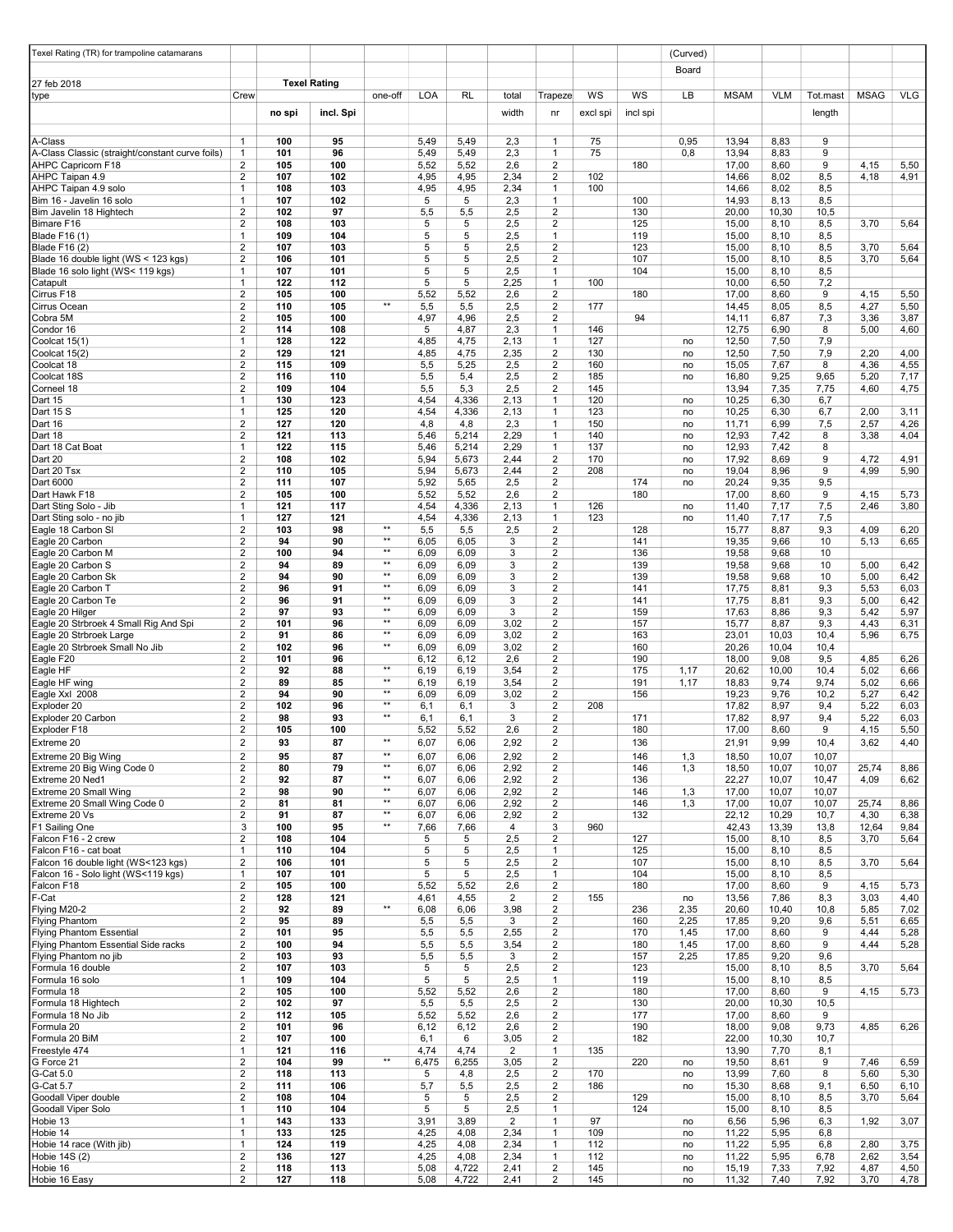| Hobie 17 (without wings)            | 1                       | 120 | 114 |              | 5,23 | 5,104          | 2,44           | $\mathbf{1}$   | 150 |     | no           | 14,84 | 7,93  | 8,4   |       |      |
|-------------------------------------|-------------------------|-----|-----|--------------|------|----------------|----------------|----------------|-----|-----|--------------|-------|-------|-------|-------|------|
| Hobie 17S                           | 1                       | 112 | 108 |              | 5,23 | 5,12           | 2,44           | $\mathbf{1}$   | 153 |     | no           | 14,84 | 7,93  | 8,4   | 4,11  | 5,03 |
| Hobie 18                            | $\overline{2}$          | 107 | 103 |              | 5,52 | 5,388          | 2,44           | $\overline{2}$ | 181 |     |              | 16,00 | 7,65  | 8,56  | 6,32  | 5,70 |
| Hobie 18 Formula                    | 2                       | 106 | 102 |              | 5,52 | 5,388          | 2,44           | $\overline{2}$ |     | 190 |              | 17,47 | 8,32  | 9     | 5,72  | 5,15 |
|                                     |                         |     |     |              |      |                |                |                |     |     |              |       |       |       |       |      |
| Hobie 18 Magnum (With wings)        | $\overline{2}$          | 108 | 103 |              | 5,52 | 5,388          | 2,8            | $\overline{2}$ | 200 |     |              | 16,00 | 7,65  | 8,56  | 6,32  | 5,70 |
| Hobie 20 Formula                    | $\overline{2}$          | 105 | 100 |              | 5,89 | 5,749          | 2,5            | $\overline{2}$ |     | 191 |              | 17,73 | 8,45  | 9     | 5,29  | 5,40 |
| Hobie 21                            | $\overline{2}$          | 98  | 94  |              | 6,47 | 6,315          | 3,05           | $\overline{2}$ |     | 256 |              | 21,14 | 9,19  | 9,7   | 8,86  | 6,44 |
|                                     |                         |     |     |              |      |                |                |                |     |     |              |       |       |       |       |      |
| Hobie 21 Formula                    | $\overline{2}$          | 98  | 94  |              | 6,47 | 6,315          | 3,05           | $\overline{2}$ |     | 242 |              | 20,97 | 9,30  | 9,7   | 7,10  | 6,26 |
| Hobie Fox F20                       | $\overline{2}$          | 101 | 96  |              | 6,12 | 6,12           | 2,6            | $\overline{2}$ |     | 190 |              | 18,00 | 9,08  | 9,51  | 4,85  | 6,26 |
| Hobie FX One Cat Boat               | $\mathbf{1}$            | 110 | 105 |              | 5,23 | 5,23           | 2,55           | $\mathbf{1}$   |     | 149 |              | 14,99 | 8,03  | 8,5   |       |      |
|                                     |                         |     |     |              |      |                |                |                |     |     |              |       |       |       |       |      |
| Hobie FX One Double                 | $\overline{2}$          | 107 | 103 |              | 5,23 | 5,23           | 2,55           | $\overline{2}$ |     | 152 |              | 14,99 | 8,03  | 8,5   | 3,99  | 5,64 |
| Hobie Max                           | $\overline{2}$          | 123 | 117 |              | 4,9  | 4,9            | 2,5            | $\overline{2}$ |     | 156 | no           | 13,76 | 7,44  | 7,84  | 2,63  | 5,08 |
| Hobie Pacific (no wing-no spi)      | $\overline{2}$          | 111 | 107 |              | 5,47 | 5,338          | 2,5            | $\overline{2}$ | 175 |     | no           | 15,50 | 8,28  | 9     | 5,69  | 4,15 |
|                                     |                         |     |     | $\star\star$ |      |                |                |                |     |     |              |       |       |       |       |      |
| <b>Hobie Tatoo</b>                  | $\overline{2}$          | 126 | 122 |              | 4,93 | 4,93           | 2,16           | $\overline{2}$ |     | 195 |              | 11,97 | 7,29  | 7,69  | 2,78  | 4,32 |
| Hobie Tiger F18                     | $\overline{2}$          | 105 | 100 |              | 5,52 | 5,52           | 2,6            | $\overline{2}$ |     | 180 |              | 17,00 | 8,60  | 9     | 4,15  | 5,73 |
| Hobie Wildcat F18                   | 2                       | 105 | 100 |              | 5,52 | 5,52           | 2,6            | $\overline{c}$ |     | 180 |              | 17,00 | 8,60  | 9     | 4,15  | 5,73 |
|                                     |                         |     |     |              |      |                |                |                |     |     |              |       |       |       |       |      |
| Hurricane 4.9                       | $\overline{\mathbf{c}}$ | 112 | 106 |              | 4,9  | 4,9            | 2,44           | $\mathbf{1}$   | 141 |     |              | 14,87 | 7,73  | 8,3   | 4,56  | 5,09 |
| Hurricane 5.9                       | 2                       | 104 | 100 |              | 5,9  | 5,753          | 2,44           | $\overline{c}$ | 173 |     |              | 17,59 | 8,47  | 9     | 5,79  | 5,66 |
| Hurricane 5.9 Sport                 | 2                       | 106 | 101 |              | 5,9  | 5,753          | 2,44           | $\overline{c}$ |     | 184 |              | 17,59 | 8,47  | 9     | 5,01  | 5,47 |
|                                     |                         |     |     |              |      |                |                |                |     |     |              |       |       |       |       |      |
| Hurricane 5.9 Sx                    | 2                       | 106 | 101 |              | 5,9  | 5,753          | 2,44           | $\overline{c}$ |     | 186 |              | 16,93 | 8,43  | 9     | 4,47  | 5,14 |
| Hurricane 500                       | 2                       | 117 | 112 |              | 4,87 | 4,87           | 2,4            | $\overline{c}$ | 152 |     | no           | 14,83 | 7,91  | 8,3   | 3,89  | 4,86 |
| Hydra 16                            | $\overline{2}$          | 123 | 115 |              | 4,99 | 4,8            | 2,35           | $\overline{c}$ | 150 |     |              | 12,00 | 7,46  | 7,9   | 3,60  | 4,70 |
|                                     |                         |     |     |              |      |                |                |                |     |     |              |       |       |       |       |      |
| Hydra 18                            | 2                       | 107 | 103 |              | 5,68 | 5,58           | 2,5            | $\overline{2}$ | 190 |     |              | 16,84 | 8,55  | 9     | 5,22  | 5,58 |
| Iroise 2000                         | 2                       | 104 | 98  | $\star\star$ | 6,09 | 6,09           | 2,6            | 2              | 169 |     |              | 21,35 | 10,45 | 10,9  |       |      |
| <b>Jtv 20</b>                       | $\overline{2}$          | 91  | 87  | $\star\star$ | 6,25 | 6,25           | 3,2            | $\overline{2}$ |     | 192 | 2            | 20,93 | 9,99  | 10,4  | 5,02  | 6,66 |
|                                     |                         |     |     |              |      |                |                |                |     |     |              |       |       |       |       |      |
| Kat17-1                             | 2                       | 121 | 113 |              | 5,19 | 5,18           | 2,3            | $\overline{2}$ | 142 |     | no           | 13,32 | 7,53  | 7,9   | 3,00  | 3,90 |
| KI F 18                             | 2                       | 105 | 100 |              | 5,52 | 5,52           | 2,6            | $\overline{2}$ |     | 180 |              | 17,00 | 8,60  | 9     | 4,15  | 5,50 |
| KL 17 Regate                        | 2                       | 113 | 108 | $\star\star$ | 5,18 | 5,15           | 2,4            | 2              | 172 |     | no           | 16,50 | 8,00  | 8,5   | 3,20  | 4,80 |
|                                     | $\mathbf{1}$            |     |     | $\star\star$ |      |                |                |                |     |     |              |       |       |       |       |      |
| M18                                 |                         | 99  | 95  |              | 5,45 | 5,435          | 2,5            | $\mathbf{1}$   | 78  |     |              | 15,20 | 8,93  | 9,3   |       |      |
| M20                                 | $\overline{2}$          | 98  | 92  |              | 6,07 | 6,06           | 2,92           | $\overline{2}$ |     | 125 |              | 20,75 | 10,25 | 10,5  |       |      |
| <b>M20 An1</b>                      | $\overline{2}$          | 97  | 91  | $\star\star$ | 6,07 | 6,06           | 2,92           | $\overline{2}$ |     | 125 |              | 21,38 | 10,04 | 10,5  | 0,05  |      |
|                                     | $\overline{2}$          |     | 85  | $\star\star$ | 6,08 |                |                | $\overline{2}$ |     | 193 |              |       | 10,27 |       | 5,80  | 6,49 |
| M20 Flying Vampire                  |                         | 89  |     |              |      | 6,08           | 4,35           |                |     |     | 2,4          | 20,05 |       | 10,5  |       |      |
| M20 Gt / Large Spi                  | $\overline{2}$          | 98  | 91  | $\star\star$ | 6,07 | 6,06           | 2,92           | $\overline{2}$ |     | 125 |              | 20,75 | 10,25 | 10,5  |       |      |
| M20 Gti Large Spi                   | $\overline{2}$          | 92  | 88  | $\star\star$ | 6,07 | 6,06           | 2,92           | $\overline{2}$ |     | 136 |              | 20,82 | 10,03 | 10,5  | 5,08  | 6,98 |
| M20 Hd1                             | $\overline{2}$          | 94  | 89  | $\star\star$ |      | 6,06           | 3,52           | $\overline{2}$ |     | 137 |              |       |       |       | 4,45  |      |
|                                     |                         |     |     |              | 6,07 |                |                |                |     |     |              | 18,36 | 8,88  | 9,3   |       | 6,39 |
| M20 Jonn Player Special             | $\overline{2}$          | 89  | 85  | $\star\star$ | 6,07 | 6,06           | 2,92           | $\overline{2}$ |     | 164 |              | 25,25 | 11,52 | 11,9  | 6,23  | 8,37 |
| M20 Rh2                             | $\overline{2}$          | 96  | 90  | $\star\star$ | 6,07 | 6,06           | 2,92           | $\overline{2}$ |     | 127 |              | 22,23 | 9,99  | 10,5  |       |      |
| M20 Rh3                             | $\overline{2}$          | 106 | 99  | $\star\star$ |      |                |                | $\overline{2}$ |     | 126 |              |       |       | 9     |       |      |
|                                     |                         |     |     |              | 6,07 | 6,06           | 2,92           |                |     |     |              | 16,55 | 8,63  |       |       |      |
| <b>M20 Rh4</b>                      | $\overline{2}$          | 83  | 81  | $\star\star$ | 6,07 | 6,06           | 2,92           | $\overline{2}$ |     | 127 |              | 22,23 | 9,99  | 10,5  | 18,88 | 8,37 |
| <b>M20 Rk1</b>                      | $\overline{2}$          | 102 | 95  | $\star\star$ | 6,07 | 6,06           | 3,52           | $\overline{2}$ |     | 133 |              | 18,07 | 8,89  | 10,5  |       |      |
|                                     |                         |     |     | $\star\star$ |      |                |                |                |     |     |              |       |       |       |       |      |
| <b>M20 Rk2</b>                      | 2                       | 97  | 91  |              | 6,07 | 6,06           | 3,52           | $\overline{c}$ |     | 133 |              | 20,75 | 10,25 | 10,5  |       |      |
| <b>M20 Rk2</b>                      | 2                       | 97  | 91  | $\star\star$ | 6,07 | 6,06           | 3,52           | $\overline{c}$ |     | 133 |              | 20,75 | 10,25 | 10,5  |       |      |
| M20 Xp1                             | 2                       | 89  | 85  | $\star\star$ | 6,07 | 6,06           | 3,52           | $\overline{c}$ |     | 136 |              | 22,27 | 10,07 | 10,5  | 5,16  | 6,97 |
| Mattia 18 (104)                     | 2                       | 107 | 102 |              | 5,49 | 5,49           | 2,49           | $\overline{c}$ | 173 |     |              | 15,81 | 8,75  | 9     | 3,57  |      |
|                                     |                         |     |     |              |      |                |                |                |     |     |              |       |       |       |       | 5,36 |
| Mattia 18 F18                       | 2                       | 105 | 100 |              | 5,52 | 5,52           | 2,6            | $\overline{c}$ |     | 180 |              | 17,00 | 8,60  | 9     | 4,15  | 5,73 |
| Mattia 18 Raid                      | 2                       | 102 | 98  |              | 5,52 | 5,52           | 2,6            | $\overline{c}$ |     | 176 |              | 17,63 | 8,74  | 9     | 4,50  | 5,63 |
| Mattia 20                           | 2                       | 102 | 97  |              | 6,08 | 6,08           | 2,6            | $\overline{c}$ | 187 |     |              | 17,07 | 9,22  | 9,5   | 4,45  | 5,96 |
|                                     |                         |     |     |              |      |                |                |                |     |     |              |       |       |       |       |      |
| Mattia Flash F18                    | 2                       | 105 | 100 |              | 5,52 | 5,52           | 2,6            | $\overline{2}$ |     | 180 |              | 17,00 | 8,60  | 9     | 4,15  | 5,73 |
| Merricat                            | $\mathbf{1}$            | 138 | 128 |              | 3,84 | 3,7            | $\overline{2}$ | $\mathbf{1}$   | 75  |     | no           | 8,60  | 6,00  | 6,4   |       |      |
| Miracle 6.0                         | 2                       | 104 | 99  |              | 5,9  | 5,82           | 2,5            | $\overline{2}$ | 201 |     |              | 18,03 | 8,81  | 9,2   | 6,35  | 5,86 |
|                                     |                         |     |     |              |      |                |                |                |     |     |              |       |       |       |       |      |
| Miracle 6.0 Carbon                  | 2                       | 102 | 97  |              | 5,9  | 5,82           | 2,6            | $\overline{c}$ | 182 |     |              | 18,15 | 8,71  | 9,2   | 4,25  | 5,59 |
| Mystere 2000                        | 2                       | 96  | 91  | $\star\star$ | 6,11 | 6,11           | 3,05           | $\overline{2}$ | 149 |     |              | 19,51 | 9,52  | 9,9   | 4,76  | 6,25 |
| Mystere 5.0 XI                      | 2                       | 116 | 110 |              | 5    | 4,96           | 2,5            | $\overline{c}$ | 146 |     | no           | 14,31 | 8,02  | 8,3   | 4,56  | 5,28 |
|                                     |                         |     |     |              |      |                |                |                |     |     |              |       |       |       |       |      |
| Mystere 5.0 Xxl                     | $\overline{2}$          | 113 | 108 |              | 5    | 4,96           | 3,05           | $\overline{2}$ | 150 |     | no           | 15,01 | 7,82  | 8,3   | 4,56  | 5,28 |
| Mystere 5.5 Fun                     | $\overline{2}$          | 110 | 105 |              | 5,57 | 5,54           | 2,514          | $\overline{2}$ | 185 |     | no           | 16,91 | 8,35  | 9     | 4,69  | 5,36 |
| Mystere 5.5 Master                  | $\overline{2}$          | 104 | 100 |              | 5,57 | 5,54           | 2,5            | $\overline{c}$ | 191 |     |              | 18,16 | 8,37  | $9\,$ | 5,69  | 5,80 |
|                                     |                         |     |     |              |      |                |                |                |     |     |              |       |       |       |       |      |
| Mystere 5.5 XI Fun                  | $\overline{2}$          | 109 | 104 |              | 5,57 | 5,54           | 3,05           | $\overline{2}$ | 190 |     | no           | 16,91 | 8,35  | 9     | 4,69  | 5,36 |
| Mystere 5.5 XI Master               | $\overline{2}$          | 107 | 102 |              | 5,57 | 5,54           | 3,05           | $\overline{2}$ | 207 |     |              | 16,91 | 8,35  | 9     | 4,69  | 5,36 |
| Mystere 6.0 XI                      | $\overline{2}$          | 100 | 96  |              | 6,03 | 6              | 3,05           | $\overline{2}$ | 217 |     |              | 19,95 | 8,75  | 9,2   | 6,85  | 5,97 |
|                                     |                         |     |     |              |      |                |                |                |     |     |              |       |       |       |       |      |
| Nacra 15 curved double handed       | 2                       | 112 | 107 |              | 4,7  | 4,7            | 2,34           | 2              |     | 150 | 0,94         | 13,60 | 7,52  | 8,1   | 3,30  | 4,60 |
| Nacra 16 curved foils single handed | 1                       | 109 | 104 |              | 5    | 5              | 2,5            | 1              |     | 134 | $\mathbf{1}$ | 15,00 | 8,10  | 8,5   |       |      |
| Nacra 16 double                     | $\overline{2}$          | 109 | 105 |              | 5    | 5              | 2,5            | $\overline{2}$ |     | 138 |              | 15,00 | 8,10  | 8,5   | 3,70  | 5,64 |
| Nacra 16 solo                       | $\mathbf{1}$            |     | 106 |              |      | 5              |                |                |     |     |              |       |       |       |       |      |
|                                     |                         | 111 |     |              | 5    |                | 2,5            | $\mathbf{1}$   |     | 134 |              | 15,00 | 8,10  | 8,5   |       |      |
| Nacra 16 with curved foils          | $\overline{\mathbf{c}}$ | 107 | 103 |              | 5    | $\overline{5}$ | 2,5            | $\overline{2}$ |     | 138 | $\mathbf{1}$ | 15,00 | 8,10  | 8,5   | 3,70  | 5,64 |
| Nacra 16Vm                          | $\mathbf{1}$            | 121 | 114 |              | 5,04 | 4,92           | 2,4            | $\mathbf{1}$   | 147 |     |              | 14,00 | 8,20  | 8,6   |       |      |
|                                     |                         |     |     |              |      |                |                |                |     |     |              |       |       |       |       |      |
| Nacra 17 MK1                        | $\overline{\mathbf{c}}$ | 103 | 99  |              | 5,25 | 5,25           | 2,59           | $\overline{c}$ |     | 150 | 1,16         | 16,17 | 8,65  | 9     | 4,03  | 5,82 |
| Nacra 17 Olympic Class full foiler  | 2                       | 102 | 98  |              | 5,25 | 5,25           | 2,59           | $\overline{c}$ |     | 163 | 1,5          | 16,17 | 8,65  | 9     | 4,03  | 5,82 |
| Nacra 18M2                          | $\mathbf{1}$            | 105 | 101 | $\star\star$ | 5,47 | 5,35           | 3,3            | $\mathbf{1}$   | 170 |     |              | 17,79 | 9,48  | 9,5   |       |      |
| Nacra 20 One Design                 | 2                       | 101 | 96  |              | 6,12 | 6,1            | 2,6            | $\overline{2}$ |     | 192 |              | 19,20 | 9,00  | 9,73  | 4,72  | 6,25 |
|                                     |                         |     |     |              |      |                |                |                |     |     |              |       |       |       |       |      |
| Nacra 4.5                           | 2                       | 122 | 117 |              | 4,5  | 4,35           | 2,45           | $\overline{c}$ | 142 |     | no           | 13,38 | 7,60  | 7,78  | 3,59  | 4,84 |
| Nacra 4.5 Solo                      | 1                       | 125 | 119 |              | 4,5  | 4,35           | 2,45           | $\mathbf{1}$   | 139 |     | no           | 13,38 | 7,60  | 7,78  |       |      |
| Nacra 4.5-Solo Jib                  | $\mathbf{1}$            | 115 | 113 |              | 4,56 | 4,54           | 2,45           | $\mathbf{1}$   | 142 |     | no           | 13,38 | 7,60  | 7,78  | 3,59  | 4,84 |
|                                     |                         |     |     |              |      |                |                |                |     |     |              |       |       |       |       |      |
| Nacra 5.0 Double                    | $\overline{2}$          | 118 | 112 |              | 5,08 | 5,07           | 2,5            | $\overline{2}$ | 147 |     | no           | 14,08 | 7,91  | 8,23  | 4,32  | 4,64 |
| Nacra 5.2                           | $\overline{\mathbf{c}}$ | 110 | 105 |              | 5,14 | 5,14           | 2,44           | $\overline{c}$ | 155 |     |              | 15,50 | 7,85  | 8,2   | 4,12  | 5,00 |
| Nacra 5.5 Raid                      | $\overline{2}$          | 106 | 101 |              | 5,47 | 5,45           | 2,59           | 2              | 176 |     |              | 16,26 | 8,44  | 9     | 4,72  | 5,69 |
|                                     |                         |     |     |              |      |                |                |                |     |     |              |       |       |       |       |      |
| Nacra 5.5 SI                        | 2                       | 106 | 101 |              | 5,47 | 5,45           | 2,59           | $\overline{c}$ | 176 |     |              | 16,36 | 8,44  | 9     | 5,85  | 5,79 |
| Nacra 5.5 SI (1)                    | $\mathbf{1}$            | 111 | 106 |              | 5,47 | 5,45           | 2,59           | $\mathbf{1}$   | 173 |     |              | 16,36 | 8,44  | 9     |       |      |
| Nacra 5.7 Race                      | $\overline{2}$          | 113 | 107 |              | 5,65 | 5,46           | 2,5            | 2              | 166 |     | no           | 15,46 | 8,54  | 9     | 5,02  | 4,99 |
|                                     |                         |     |     |              |      |                |                |                |     |     |              |       |       |       |       |      |
| Nacra 5.8                           | $\overline{2}$          | 106 | 100 |              | 5,85 | 5,82           | 2,5            | $\overline{c}$ |     | 197 |              | 16,71 | 8,94  | 9     | 5,31  | 5,42 |
| Nacra 500 Solo                      | $\mathbf{1}$            | 118 | 112 |              | 5,08 | 5,08           | 2,44           | $\mathbf{1}$   |     | 154 | no           | 14,15 | 7,75  | 8,23  |       |      |
| Nacra 500 Sport                     | $\overline{2}$          | 115 | 111 |              | 5,08 | 5,08           | 2,44           | $\overline{2}$ |     | 157 | no           | 14,15 | 7,75  | 8,23  | 3,71  | 5,05 |
| Nacra 570 Sport                     | $\overline{\mathbf{c}}$ | 109 | 104 |              |      |                | 2,5            | $\overline{c}$ |     | 170 |              |       |       | 9     | 4,55  |      |
|                                     |                         |     |     |              | 5,65 | 5,65           |                |                |     |     | no           | 16,55 | 8,36  |       |       | 6,00 |
| Nacra 580 (Provisional) Sport       | $\overline{2}$          | 106 | 100 | $\star\star$ | 5,85 | 5,85           | 2,6            | $\overline{2}$ |     | 195 |              | 17,57 | 8,60  | 9     | 4,55  | 5,53 |
| Nacra 6.0                           | $\overline{2}$          | 104 | 99  |              | 6,07 | 5,92           | 2,59           | $\overline{c}$ |     | 202 |              | 17,48 | 9,34  | 9,45  | 6,23  | 6,12 |
|                                     | $\overline{2}$          |     | 100 |              |      |                |                | $\overline{c}$ |     | 206 |              |       |       |       |       |      |
| Nacra 6.0 Raid                      |                         | 105 |     |              | 6,07 | 5,92           | 2,59           |                |     |     |              | 17,48 | 9,34  | 9,45  | 5,27  | 6,00 |
| Nacra 6.0 SE                        | $\overline{2}$          | 99  | 95  | $\star\star$ | 6,07 | 5,92           | 3,05           | $\overline{c}$ | 205 |     |              | 19,47 | 9,23  | 9,45  | 5,64  | 6,74 |
| Nacra Blast                         | $\overline{\mathbf{c}}$ | 121 | 115 | $\star\star$ | 4,82 | 4,82           | 2,45           | $\overline{c}$ |     | 150 | no           | 13,70 | 7,05  | 7,77  | 3,10  | 4,78 |
| Nacra Blast Jib Solo                | 1                       | 114 | 110 | $\star\star$ | 4,82 | 4,82           | 2,45           | 1              | 150 |     |              |       | 7,05  | 7,77  | 3,27  | 4,87 |
|                                     |                         |     |     | $\star\star$ |      |                |                |                |     |     | no           | 13,70 |       |       |       |      |
| Nacra Blast Solo without jib        | 1                       | 122 | 116 |              | 4,82 | 4,82           | 2,45           | $\mathbf{1}$   | 147 |     | no           | 13,70 | 7,05  | 7,77  |       |      |
| Nacra F17 Sloop                     | $\overline{2}$          | 109 | 104 | $\star\star$ | 5,22 | 5,22           | 2,44           | $\overline{c}$ |     | 155 |              | 15,32 | 8,72  | 9     | 3,89  | 5,64 |
| Nacra F18                           | $\overline{\mathbf{c}}$ | 105 | 100 |              | 5,52 | 5,52           | 2,6            | $\overline{c}$ |     | 180 |              | 17,00 | 8,60  | 9     | 4,15  | 5,73 |
|                                     |                         |     |     |              |      |                |                |                |     |     |              |       |       |       |       |      |
| Nacra F20 Carbon                    | $\overline{\mathbf{c}}$ | 92  | 89  |              | 6,2  | 6,2            | 3,2            | $\overline{c}$ |     | 165 | 1,05         | 21,07 | 10,03 | 10,45 | 5,32  | 6,95 |
| Nacra F20 Carbon FCS                | 2                       | 90  | 86  |              | 6,2  | 6,2            | 3,2            | $\overline{c}$ |     | 192 | 2,35         | 21,07 | 10,03 | 10,45 | 5,32  | 6,95 |
| Nacra Infusion F18                  | 2                       | 105 | 100 |              | 5,52 | 5,52           | 2,6            | $\overline{c}$ |     | 180 |              | 17,00 | 8,60  | 9     | 4,15  | 5,73 |
|                                     |                         |     |     |              |      |                |                |                |     |     |              |       |       |       |       |      |
| Nacra Inter 17 Jib                  | 2                       | 113 | 107 |              | 5,22 | 5,22           | 2,5            | $\overline{c}$ | 158 |     |              | 13,75 | 8,15  | 8,6   | 3,45  | 5,18 |
| Nacra Inter 17 Solo Jib             | 1                       | 108 | 103 |              | 5,22 | 5,22           | 2,5            | $\mathbf{1}$   | 158 |     |              | 13,75 | 8,15  | 8,6   | 3,45  | 5,18 |
|                                     | $\mathbf{1}$            | 109 | 103 | $\star\star$ | 5,22 | 5,22           | 2,5            | $\mathbf{1}$   | 151 |     |              |       |       |       |       |      |
| Nacra Inter 17R                     |                         |     |     |              |      |                |                |                |     |     |              | 16,51 | 8,53  | 9     |       |      |